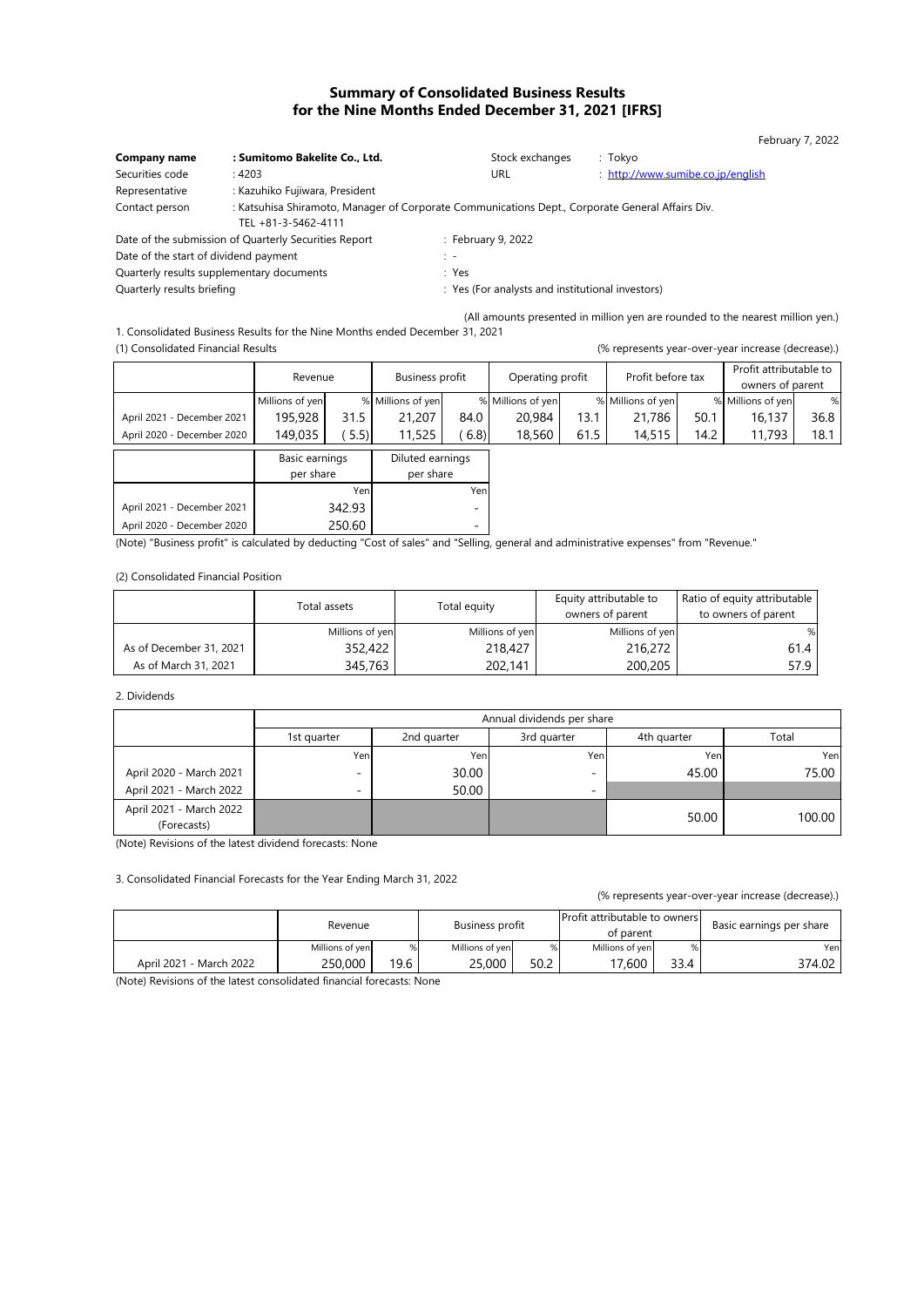[Notes]

(1) Changes in significant subsidiaries (changes in "Specified Subsidiaries" accompanying changes in scope of consolidation) during this period : None

| (2) Changes in accounting policies and changes in accounting estimates |        |
|------------------------------------------------------------------------|--------|
| a) Changes in accounting policies required by IFRS                     | : Yes  |
| b) Changes in accounting policies other than a)                        | : None |
| c) Changes in accounting estimates                                     | : None |

| (3) Number of outstanding shares                            |                            |                                       | (Shares)   |
|-------------------------------------------------------------|----------------------------|---------------------------------------|------------|
| a) Number of outstanding shares (including treasury shares) | As of December 31, 2021    | 49,590,478 As of March 31, 2021       | 49.590.478 |
| b) Number of treasury shares                                | As of December 31, 2021    | 2,534,293 As of March 31, 2021        | 2,532,997  |
| c) Average number of outstanding shares during the period   | April 2021 - December 2021 | 47.056.921 April 2020 - December 2020 | 47,058,549 |
| (excluding treasury shares)                                 |                            |                                       |            |

(Information on implementation status of quarterly review)

This "Summary of Consolidated Business Results" is not subject to quarterly review procedures by certified public accountants or audit firm.

#### (Information on appropriate use of forecasts)

differ due to various factors. assumptions regarded to be reasonable. Since they do not guarantee future performance, there are possibilities that actual results may The forecasts stated in this summary are based on information which is currently available to Sumitomo Bakelite Co., Ltd. and certain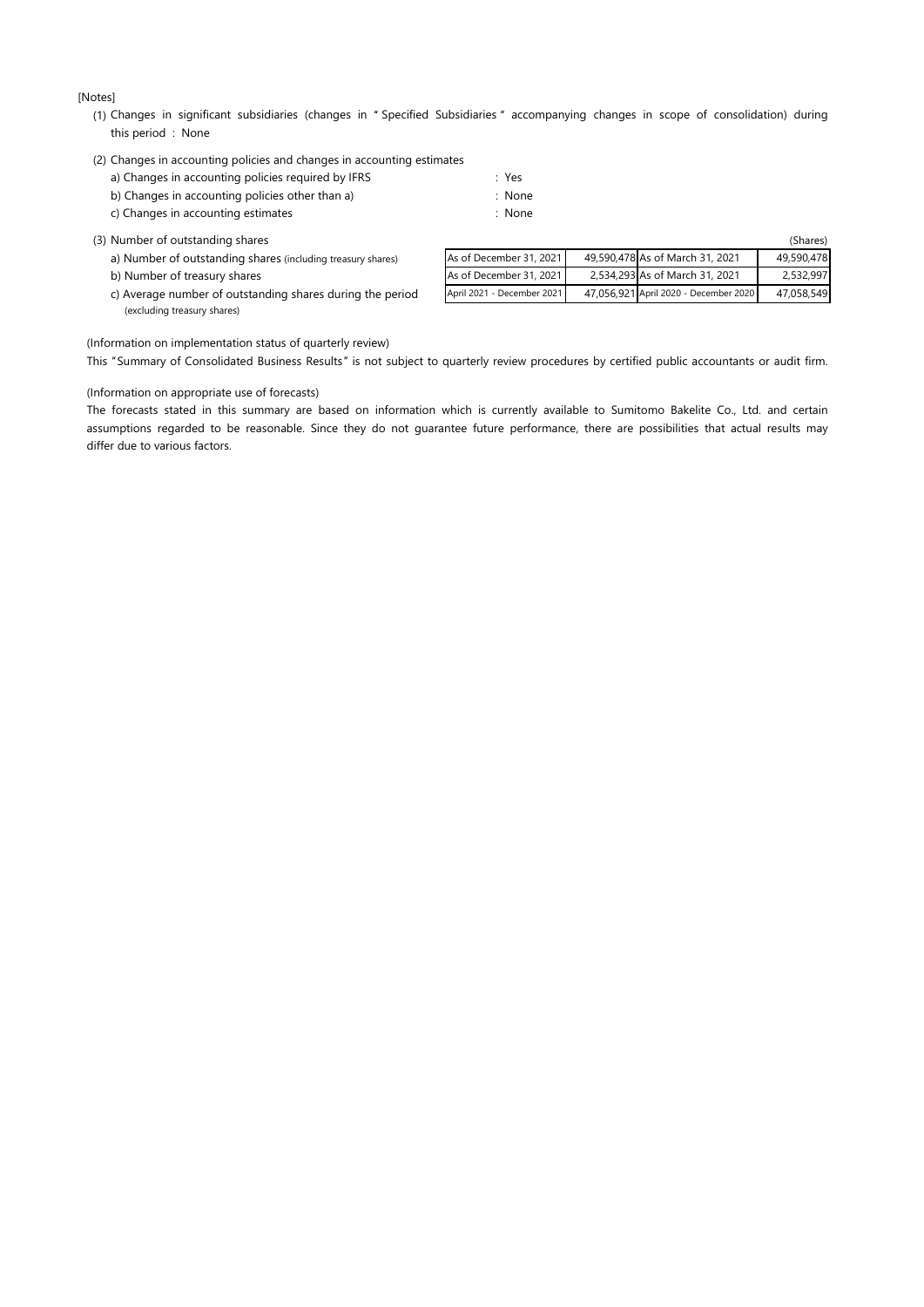Condensed Quarterly Consolidated Financial Statements

(1) Condensed Quarterly Consolidated Statements of Financial Position

|                               | March 31, 2021 | December 31, 2021 |
|-------------------------------|----------------|-------------------|
| <b>Assets</b>                 |                |                   |
| Current assets                |                |                   |
| Cash and cash equivalents     | 103,175        | 97,168            |
| Trade and other receivables   | 52,594         | 60,755            |
| Other financial assets        | 49             | 32                |
| Inventories                   | 39,566         | 45,849            |
| Other current assets          | 3,764          | 4,114             |
| Total current assets          | 199,149        | 207,918           |
| Non-current assets            |                |                   |
| Property, plant and equipment | 98,507         | 100,791           |
| Right-of-use assets           | 6,641          | 6,388             |
| Goodwill                      | 1,197          | 1,203             |
| Other intangible assets       | 2,652          | 2,490             |
| Other financial assets        | 30,600         | 26,472            |
| Retirement benefit asset      | 4,207          | 3,901             |
| Deferred tax assets           | 2,622          | 3,099             |
| Other non-current assets      | 190            | 160               |
| Total non-current assets      | 146,615        | 144,504           |
| Total assets                  | 345,763        | 352,422           |

(Millions of yen)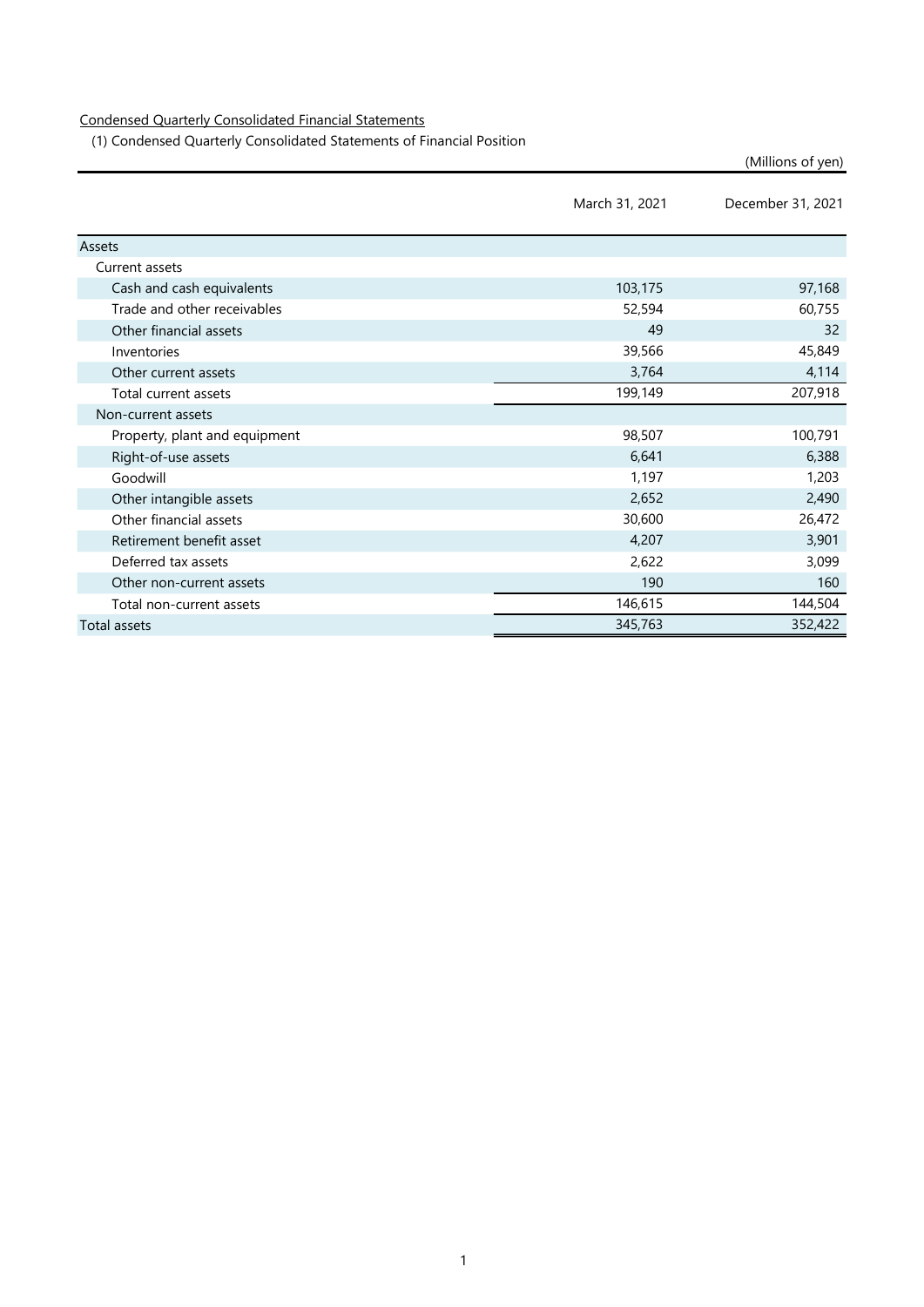(Millions of yen)

|                                               | March 31, 2021 | December 31, 2021 |
|-----------------------------------------------|----------------|-------------------|
| Liabilities and equity                        |                |                   |
| Liabilities                                   |                |                   |
| <b>Current liabilities</b>                    |                |                   |
| Borrowings                                    | 46,358         | 35,570            |
| Trade and other payables                      | 47,621         | 52,305            |
| Other financial liabilities                   | 1,615          | 1,216             |
| Income taxes payable                          | 2,878          | 2,639             |
| Provisions                                    | 404            | 286               |
| Other current liabilities                     | 564            | 564               |
| <b>Total current liabilities</b>              | 99,440         | 92,579            |
| Non-current liabilities                       |                |                   |
| Borrowings                                    | 25,507         | 23,176            |
| Other financial liabilities                   | 3,529          | 3,509             |
| Retirement benefit liability                  | 4,611          | 4,524             |
| Provisions                                    | 1,330          | 1,343             |
| Deferred tax liabilities                      | 8,682          | 8,294             |
| Other non-current liabilities                 | 522            | 570               |
| Total non-current liabilities                 | 44,182         | 41,416            |
| <b>Total liabilities</b>                      | 143,622        | 133,995           |
| Equity                                        |                |                   |
| Share capital                                 | 37,143         | 37,143            |
| Capital surplus                               | 35,137         | 35,137            |
| Treasury shares                               | (6,785)        | (6,792)           |
| Other components of equity                    | 10,658         | 15,210            |
| Retained earnings                             | 124,052        | 135,573           |
| Total equity attributable to owners of parent | 200,205        | 216,272           |
| Non-controlling interests                     | 1,936          | 2,155             |
| Total equity                                  | 202,141        | 218,427           |
| Total liabilities and equity                  | 345,763        | 352,422           |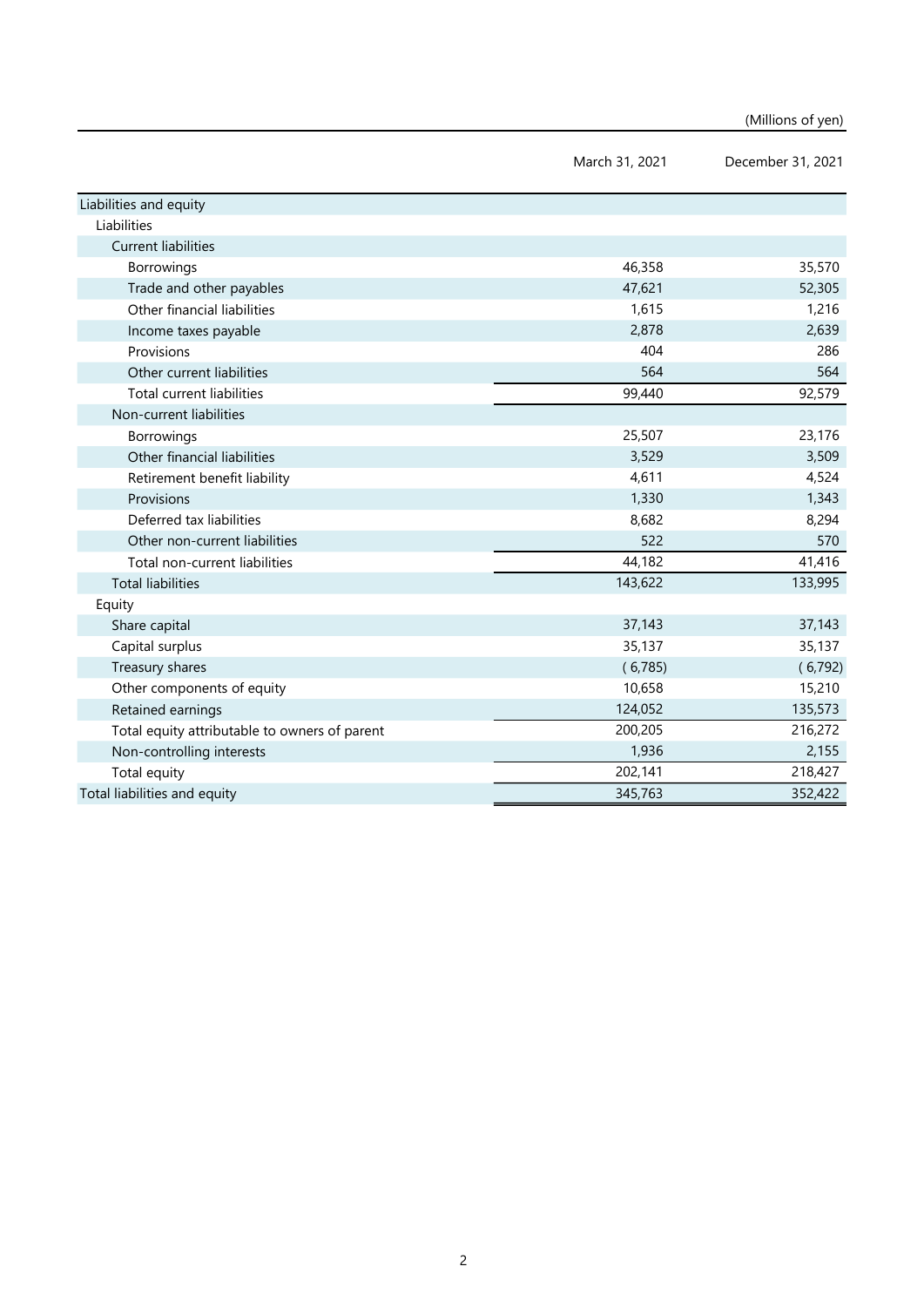| (2) Condensed Quarterly Consolidated Statements of Income and Comprehensive Income |
|------------------------------------------------------------------------------------|
| (Condensed quarterly consolidated statements of income)                            |

|                                                                  |                       | (Millions of yen)     |
|------------------------------------------------------------------|-----------------------|-----------------------|
|                                                                  | Nine months ended     | Nine months ended     |
|                                                                  | December 31, 2020     | December 31, 2021     |
|                                                                  | (From April 1, 2020   | (From April 1, 2021   |
|                                                                  | to December 31, 2020) | to December 31, 2021) |
| Revenue                                                          | 149,035               | 195,928               |
| Cost of sales                                                    | (103, 803)            | (134, 699)            |
| Gross profit                                                     | 45,232                | 61,228                |
| Selling, general and administrative expenses                     | (33,707)              | (40,022)              |
| <b>Business profit</b>                                           | 11,525                | 21,207                |
| Other income                                                     | 8,247                 | 114                   |
| Other expenses                                                   | (1,212)               | (336)                 |
| Operating profit                                                 | 18,560                | 20,984                |
| Finance income                                                   | 1,024                 | 1,034                 |
| Finance costs                                                    | (5,032)               | (232)                 |
| Share of profit (loss) of investments accounted for using equity | (37)                  |                       |
| method                                                           |                       |                       |
| Profit before tax                                                | 14,515                | 21,786                |
| Income tax expenses                                              | (2,672)               | (5,406)               |
| Profit                                                           | 11,843                | 16,381                |
|                                                                  |                       |                       |
| Profit attributable to:                                          |                       |                       |
| Owners of parent                                                 | 11,793                | 16,137                |
| Non-controlling interests                                        | 50                    | 243                   |
| Profit                                                           | 11,843                | 16,381                |
|                                                                  |                       |                       |
| Earnings per share                                               |                       |                       |
| Basic earnings per share (Yen)                                   | 250.60                | 342.93                |
| Diluted earnings per share (Yen)                                 |                       |                       |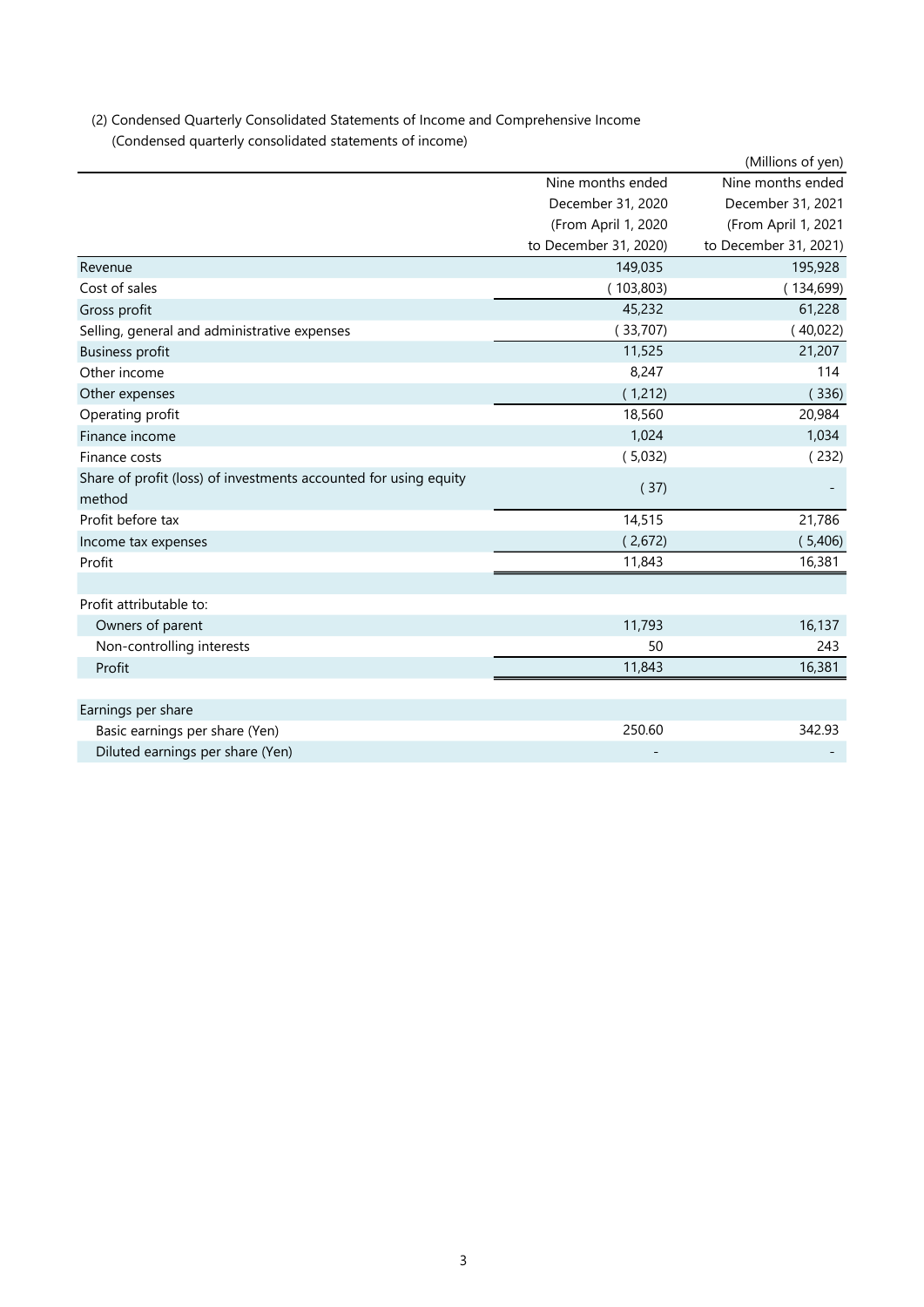(Condensed quarterly consolidated statements of comprehensive income)

|                                                             | Nine months ended                           | Nine months ended   |
|-------------------------------------------------------------|---------------------------------------------|---------------------|
|                                                             | December 31, 2020                           | December 31, 2021   |
|                                                             | (From April 1, 2020                         | (From April 1, 2021 |
|                                                             | to December 31, 2020) to December 31, 2021) |                     |
| Profit                                                      | 11,843                                      | 16,381              |
| Other comprehensive income                                  |                                             |                     |
| Items that will not be reclassified to profit or loss       |                                             |                     |
| Financial assets measured at fair value through other       | 2,068                                       | (1,062)             |
| comprehensive income                                        |                                             |                     |
| Remeasurements of defined benefit plans                     | (1)                                         | 34                  |
| Share of other comprehensive income of investments          | 17                                          |                     |
| accounted for using equity method                           |                                             |                     |
| Total items that will not be reclassified to profit or loss | 2,084                                       | (1,028)             |
| Items that may be reclassified to profit or loss            |                                             |                     |
| Cash flow hedges                                            | 77                                          | 53                  |
| Exchange differences on translation of foreign operations   | (364)                                       | 5,516               |
| Share of other comprehensive income of investments          | 77                                          |                     |
| accounted for using equity method                           |                                             |                     |
| Total items that may be reclassified to profit or loss      | 210                                         | 5,569               |
| Other comprehensive income, net of tax                      | 1,874                                       | 4,541               |
| Comprehensive income                                        | 13,717                                      | 20,921              |
|                                                             |                                             |                     |
| Comprehensive income attributable to:                       |                                             |                     |
| Owners of parent                                            | 13,646                                      | 20,544              |
| Non-controlling interests                                   | 71                                          | 377                 |
| Comprehensive income                                        | 13,717                                      | 20,921              |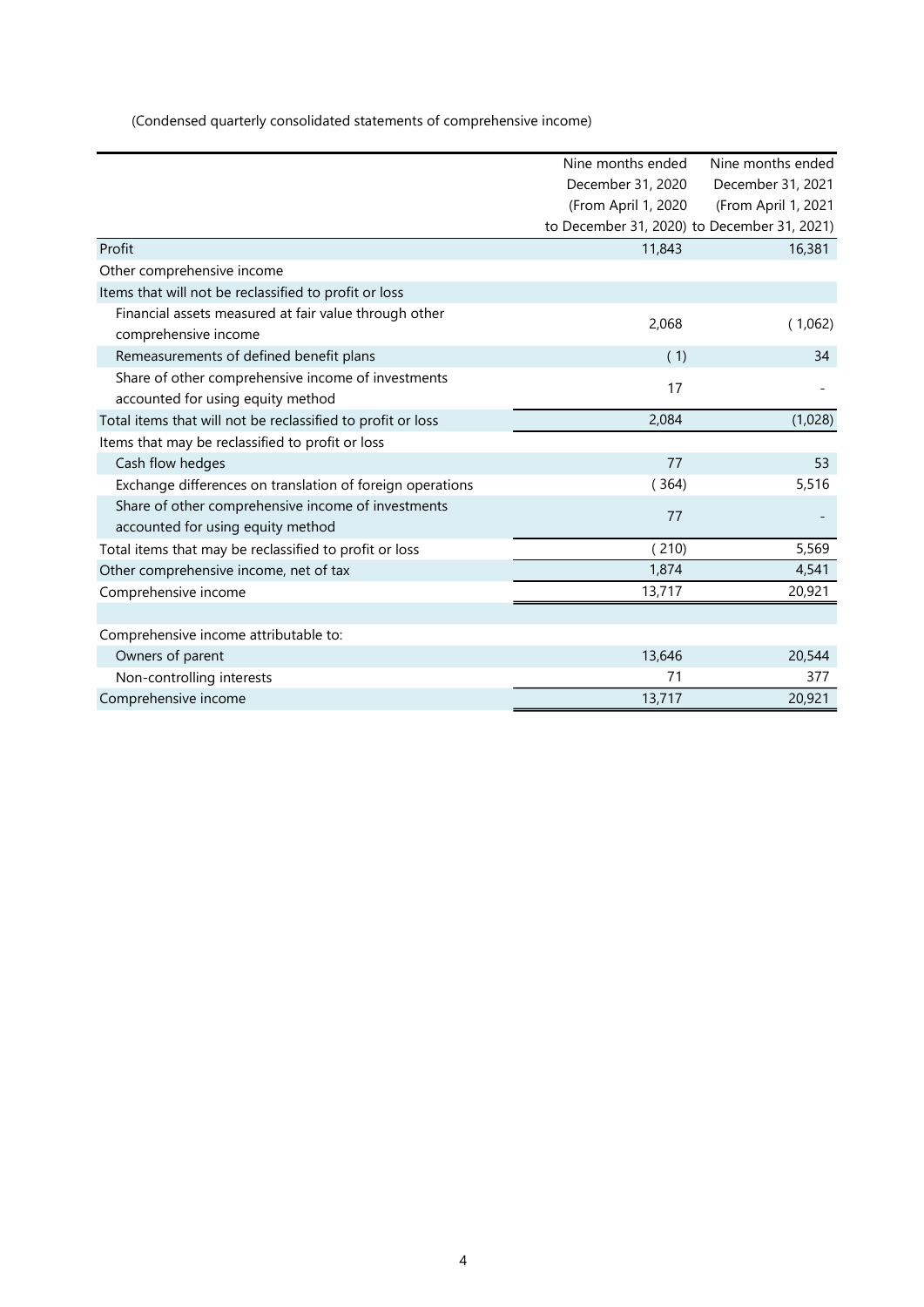## (3) Condensed Quarterly Consolidated Statements of Changes in Equity For the nine months ended December 31, 2020 (From April 1, 2020 to December 31, 2020)

(Millions of yen)

|                                                                     | Total equity attributable to owners of parent |                    |                    |                      |                                                                                           |                                               |                     |                                                                       |       |                                  | $\sqrt{2}$   |
|---------------------------------------------------------------------|-----------------------------------------------|--------------------|--------------------|----------------------|-------------------------------------------------------------------------------------------|-----------------------------------------------|---------------------|-----------------------------------------------------------------------|-------|----------------------------------|--------------|
|                                                                     | Other components of equity                    |                    |                    |                      |                                                                                           |                                               |                     |                                                                       |       |                                  |              |
|                                                                     | Share capital                                 | Capital<br>surplus | Treasury<br>shares | Retained<br>earnings | Financial assets<br>measured at<br>fair value<br>through other<br>comprehensive<br>income | Remeasurements<br>of defined<br>benefit plans | Cash flow<br>hedges | Exchange<br>differences on<br>translation of<br>foreign<br>operations | Total | Non-<br>controlling<br>interests | Total equity |
| Balance at beginning of<br>current period                           | 37,143                                        | 35,359             | (6,780)            | 110,967              | 7,222                                                                                     |                                               | (203)               | (6,570)                                                               | 449   | 2,016                            | 179,154      |
| Profit                                                              |                                               |                    |                    | 11,793               |                                                                                           |                                               |                     |                                                                       | ٠     | 50                               | 11,843       |
| Other comprehensive<br>income                                       |                                               |                    |                    | $\sim$               | 2,105                                                                                     | (23)                                          | 77                  | (307)                                                                 | 1,853 | 21                               | 1,874        |
| Comprehensive income                                                |                                               |                    | ٠                  | 11,793               | 2,105                                                                                     | (23)                                          | 77                  | (307)                                                                 | 1,853 | 71                               | 13,717       |
| Dividends from surplus                                              |                                               |                    |                    | (2,824)              |                                                                                           |                                               |                     |                                                                       |       | (96)                             | (2,920)      |
| Purchase of treasury shares                                         |                                               |                    | (3)                |                      |                                                                                           |                                               |                     |                                                                       |       | $\overline{\phantom{a}}$         | (3)          |
| Change due to new<br>consolidation of subsidiaries                  |                                               |                    |                    |                      |                                                                                           |                                               |                     |                                                                       |       | 61                               | 61           |
| Acquisition of non-<br>controlling interests                        |                                               | 3                  |                    |                      |                                                                                           | (1)                                           |                     | (0)                                                                   | (2)   | (108)                            | (106)        |
| Transfer from other<br>components of equity to<br>retained earnings |                                               |                    |                    | 119                  | (143)                                                                                     | 24                                            |                     | $\overline{\phantom{m}}$                                              | (119) |                                  |              |
| Total transactions with<br>owners                                   |                                               | 3                  | (3)                | (2,705)              | (143)                                                                                     | 23                                            |                     | (0)                                                                   | (120) | (143)                            | (2,969)      |
| Balance at end of current<br>period                                 | 37,143                                        | 35,362             | (6, 783)           | 120,055              | 9,184                                                                                     |                                               | (126)               | (6,877)                                                               | 2,182 | 1,944                            | 189,903      |

## For the nine months ended December 31, 2021 (From April 1, 2021 to December 31, 2021)

(Millions of yen)

|                                                                     | Total equity attributable to owners of parent |                            |                    |                      |                                                                                           |                                               |                     |                                                                       |        | $\mu$                            |              |
|---------------------------------------------------------------------|-----------------------------------------------|----------------------------|--------------------|----------------------|-------------------------------------------------------------------------------------------|-----------------------------------------------|---------------------|-----------------------------------------------------------------------|--------|----------------------------------|--------------|
|                                                                     |                                               | Other components of equity |                    |                      |                                                                                           |                                               |                     |                                                                       |        |                                  |              |
|                                                                     | Share capital                                 | Capital<br>surplus         | Treasury<br>shares | Retained<br>earnings | Financial assets<br>measured at<br>fair value<br>through other<br>comprehensive<br>income | Remeasurements<br>of defined<br>benefit plans | Cash flow<br>hedges | Exchange<br>differences on<br>translation of<br>foreign<br>operations | Total  | Non-<br>controlling<br>interests | Total equity |
| Balance at beginning of<br>current period                           | 37,143                                        | 35,137                     | (6,785)            | 124,052              | 10,431                                                                                    |                                               | (111)               | 338                                                                   | 10,658 | 1,936                            | 202,141      |
| Profit                                                              |                                               |                            | ä,                 | 16,137               |                                                                                           |                                               | ٠                   |                                                                       |        | 243                              | 16,381       |
| Other comprehensive<br>income                                       |                                               |                            |                    | $\sim$               | (1,062)                                                                                   | 25                                            | 53                  | 5,391                                                                 | 4,407  | 134                              | 4,541        |
| Comprehensive income                                                |                                               |                            | ٠                  | 16,137               | (1,062)                                                                                   | 25                                            | 53                  | 5,391                                                                 | 4,407  | 377                              | 20,921       |
| Dividends from surplus                                              |                                               |                            |                    | (4,470)              |                                                                                           |                                               |                     |                                                                       |        | (159)                            | (4,629)      |
| Purchase of treasury shares                                         |                                               |                            | (6)                |                      |                                                                                           |                                               |                     |                                                                       |        |                                  | (6)          |
| Change due to new<br>consolidation of subsidiaries                  |                                               |                            |                    |                      |                                                                                           |                                               |                     |                                                                       |        |                                  |              |
| Acquisition of non-<br>controlling interests                        |                                               |                            |                    |                      |                                                                                           |                                               |                     |                                                                       |        |                                  |              |
| Transfer from other<br>components of equity to<br>retained earnings |                                               |                            |                    | (145)                | 171                                                                                       | (25)                                          |                     |                                                                       | 145    |                                  |              |
| Total transactions with<br>owners                                   |                                               |                            | (6)                | (4,616)              | 171                                                                                       | (25)                                          |                     |                                                                       | 145    | (159)                            | (4,636)      |
| Balance at end of current<br>period                                 | 37,143                                        | 35,137                     | (6,792)            | 135,573              | 9,540                                                                                     | $\overline{\phantom{a}}$                      | (58)                | 5,729                                                                 | 15,210 | 2,155                            | 218,427      |
|                                                                     |                                               |                            |                    |                      |                                                                                           |                                               |                     |                                                                       |        |                                  |              |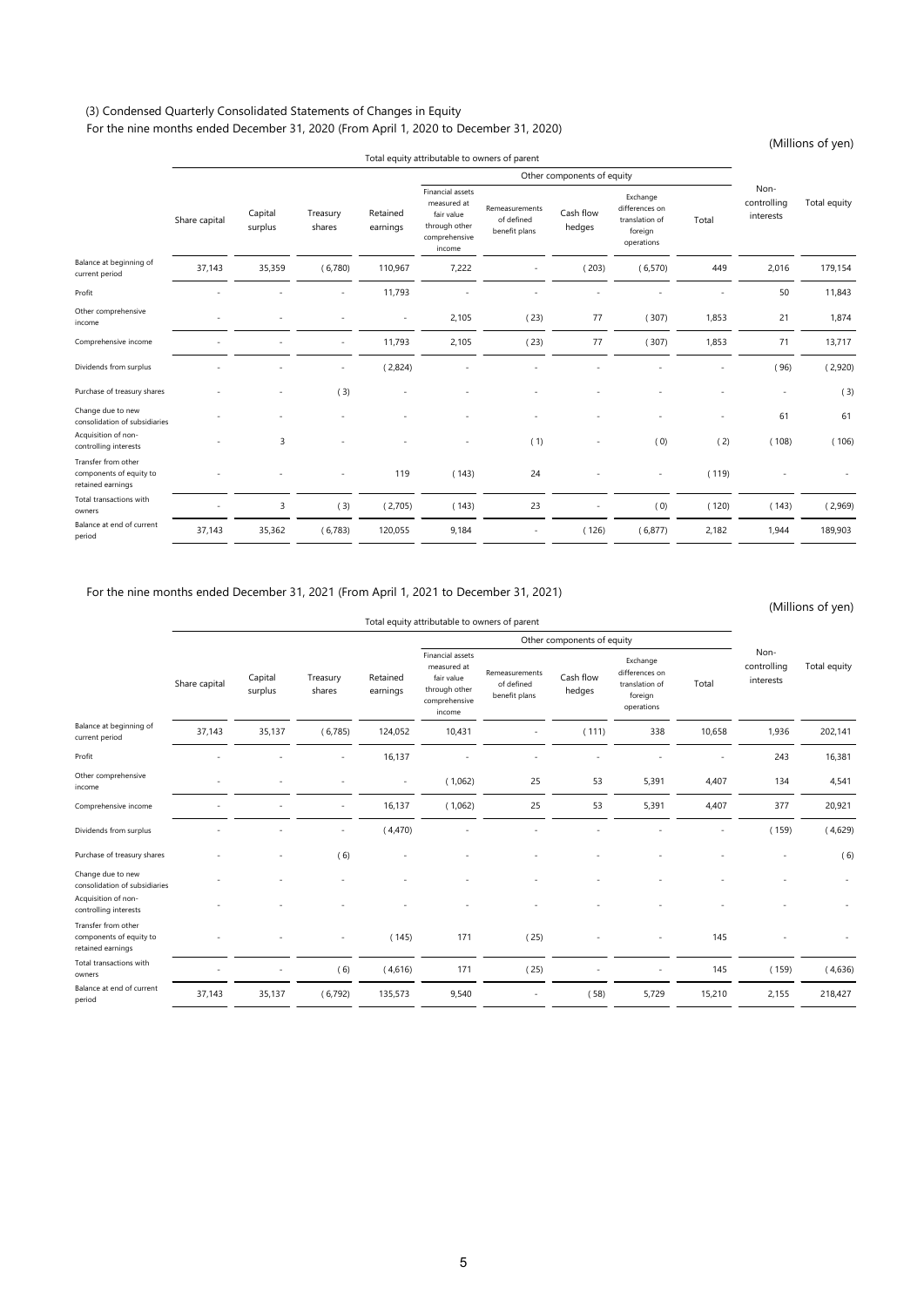(4) Condensed Quarterly Consolidated Statements of Cash Flows

|                                                                |                       | (Millions of yen)     |
|----------------------------------------------------------------|-----------------------|-----------------------|
|                                                                | Nine months ended     | Nine months ended     |
|                                                                | December 31, 2020     | December 31, 2021     |
|                                                                | (From April 1, 2020   | (From April 1, 2021   |
|                                                                | to December 31, 2020) | to December 31, 2021) |
| Cash flows from operating activities                           |                       |                       |
| Profit before tax                                              | 14,515                | 21,786                |
| Depreciation and amortization                                  | 8,943                 | 10,009                |
| Gain on bargain purchase                                       | (8, 101)              |                       |
| Interest and dividend income                                   | (807)                 | (840)                 |
| Interest expenses                                              | 263                   | 232                   |
| Loss (gain) on step acquisition                                | 4,598                 |                       |
| Decrease (increase) in trade and other receivables             | (2,898)               | (7,329)               |
| Increase (decrease) in trade and other payables                | (3,864)               | 3,839                 |
| Decrease (increase) in inventories                             | 2,979                 | (5,361)               |
| Others, net                                                    | 768                   | (367)                 |
| Subtotal                                                       | 16,396                | 21,969                |
| Interest received                                              | 300                   | 255                   |
| Dividends received                                             | 588                   | 565                   |
| Interest paid                                                  | (239)                 | (221)                 |
| Income taxes paid                                              | (2,200)               | (5,815)               |
| Net cash provided by (used in) operating activities            | 14,845                | 16,753                |
| Cash flows from investing activities                           |                       |                       |
| Purchase of property, plant and equipment                      | (6,647)               | (9,435)               |
| Proceeds from sale of property, plant and equipment            | 256                   | 40                    |
| Purchase of investment securities                              | (327)                 | (14)                  |
| Proceeds from sale of investment securities                    |                       | 2,619                 |
| Purchase of investments in subsidiaries resulting in change in | (4,543)               |                       |
| scope of consolidation                                         |                       |                       |
| Others, net                                                    | (592)                 | (480)                 |
| Net cash provided by (used in) investing activities            | (11,852)              | (7,269)               |
| Cash flows from financing activities                           |                       |                       |
| Increase (decrease) in short-term borrowings                   | 146                   | 77                    |
| Increase (decrease) in commercial papers                       | 4,500                 | 9,000                 |
| Proceeds from long-term borrowings                             | 27,023                |                       |
| Repayments of long-term borrowings                             | (245)                 | (22, 187)             |
| Repayments of lease liabilities                                | (620)                 | (736)                 |
| Dividends paid                                                 | (2,824)               | (4,470)               |
| Dividends paid to non-controlling interests                    | (96)                  | (159)                 |
| Others, net                                                    | (109)                 | (6)                   |
| Net cash provided by (used in) financing activities            | 27,775                | (18, 482)             |
| Effect of exchange rate changes on cash and cash equivalents   | (642)                 | 2,991                 |
| Net increase (decrease) in cash and cash equivalents           | 30,126                | (6,007)               |
| Cash and cash equivalents at beginning of period               | 65,771                | 103,175               |
| Cash and cash equivalents at end of period                     | 95,897                | 97,168                |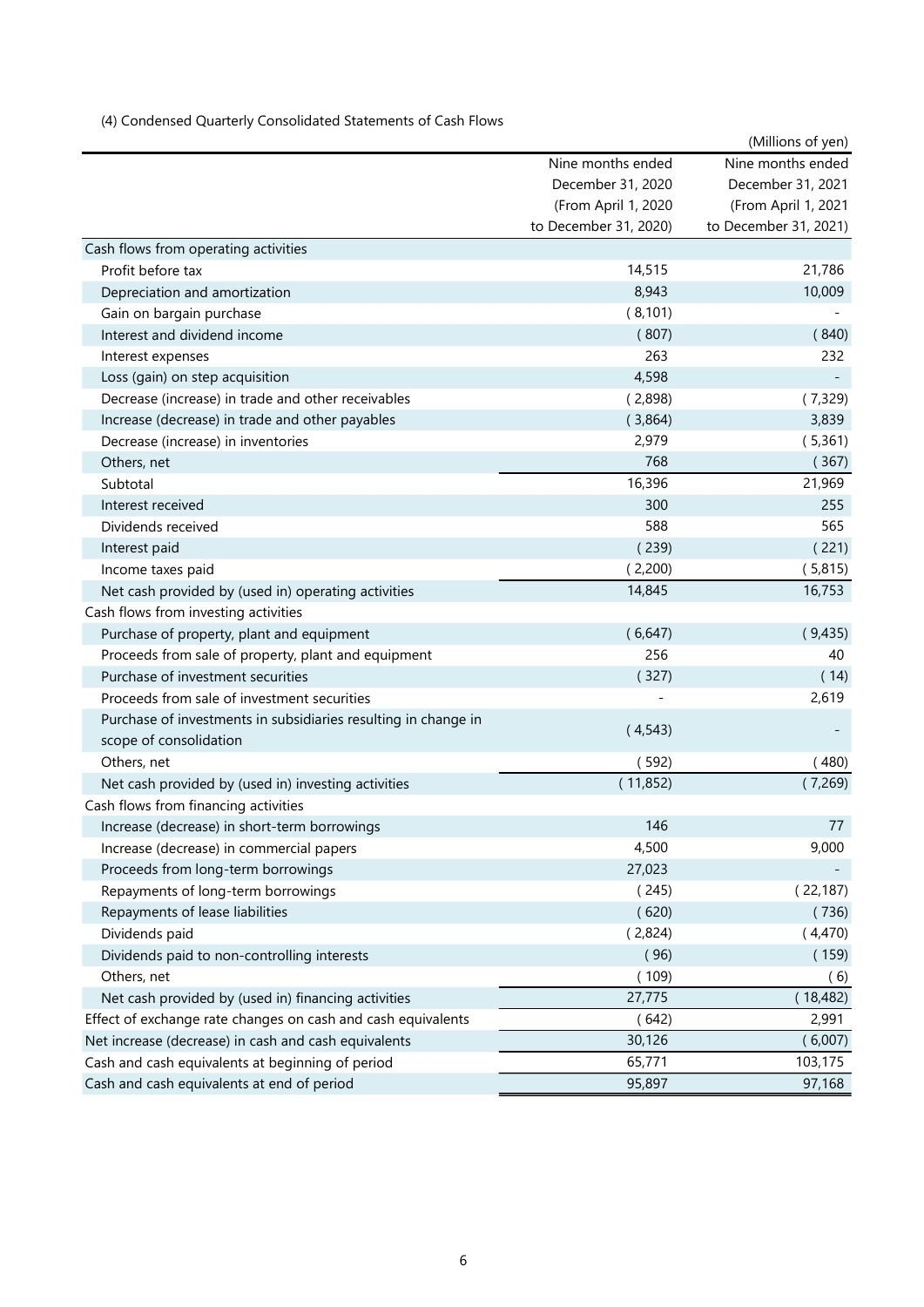## Segment Information

# Major products and services categorized in each reportable segment are as follows:

| Reportable segments       | Major products and services                                                                      |
|---------------------------|--------------------------------------------------------------------------------------------------|
| Semiconductor materials   | Epoxy resin molding compounds for encapsulation of semiconductor devices,                        |
|                           | Positive-type photosensitive coating resins for semiconductor wafers,                            |
|                           | Pastes for die bonding, Semiconductor substrate materials                                        |
| High-performance plastics | Phenolic molding compounds, Phenolic resins for industrial use, Molded parts and                 |
|                           | molding dies, Synthetic resin adhesive, Phenolic resin copper-clad laminates, Epoxy resin        |
|                           | copper-clad laminates, Aerospace interior components                                             |
| Quality of life products  | Medical devices and pharmaceuticals, Melamine resin decorative laminates and sheets, Polyvinyl   |
|                           | chloride, sheets and multilayered films, Freshness preserving films, Polycarbonate resin plates, |
|                           | Polyvinyl chloride plates, Design and construction of sheet waterproof system,                   |
|                           | Biotechnology related products                                                                   |

### For the nine months ended December 31, 2020 (From April 1, 2020 to December 31, 2020)

|                           |                            |                                  |                             |        |         |            | (Millions of yen) |
|---------------------------|----------------------------|----------------------------------|-----------------------------|--------|---------|------------|-------------------|
|                           |                            | Reportable segments              |                             |        |         |            |                   |
|                           | Semiconductor<br>materials | High-<br>performance<br>plastics | Quality of life<br>products | Others | Total   | Adjustment | Consolidated      |
| Revenue                   |                            |                                  |                             |        |         |            |                   |
| <b>External customers</b> | 41,034                     | 51,139                           | 56,448                      | 413    | 149,035 |            | 149,035           |
| Intersegment              | -                          | 110                              | 0                           | ٠      | 110     | (110)      |                   |
| Total revenue             | 41,034                     | 51,249                           | 56,449                      | 413    | 149,145 | (110)      | 149,035           |
| Segment profit (loss)     | 6,648                      | 1,904                            | 5,164                       | 20)    | 13,695  | (2, 171)   | 11,525            |

(Note) "Segment profit (loss)" is "Business Profit" which is defined as "Revenue" less "Cost of sales" and "Selling, general and administrative expenses".

For the nine months ended December 31, 2021 (From April 1, 2021 to December 31, 2021)

|                           |                            |                                  |                             |                          |         |                          | (Millions of yen) |
|---------------------------|----------------------------|----------------------------------|-----------------------------|--------------------------|---------|--------------------------|-------------------|
|                           |                            | Reportable segments              |                             |                          |         |                          |                   |
|                           | Semiconductor<br>materials | High-<br>performance<br>plastics | Quality of life<br>products | Others                   | Total   | Adjustment               | Consolidated      |
| Revenue                   |                            |                                  |                             |                          |         |                          |                   |
| <b>External customers</b> | 56,453                     | 68,080                           | 70,962                      | 433                      | 195,928 | $\overline{\phantom{a}}$ | 195,928           |
| Intersegment              | -                          | 111                              | 0                           | $\overline{\phantom{a}}$ | 112     | (112)                    |                   |
| Total revenue             | 56,453                     | 68,191                           | 70,963                      | 433                      | 196,039 | (112)                    | 195,928           |
| Segment profit (loss)     | 12,731                     | 4,715                            | 6,306                       | 35                       | 23,787  | (2,581)                  | 21,207            |

(Note) "Segment profit (loss)" is "Business Profit" which is defined as "Revenue" less "Cost of sales" and "Selling, general and administrative expenses".